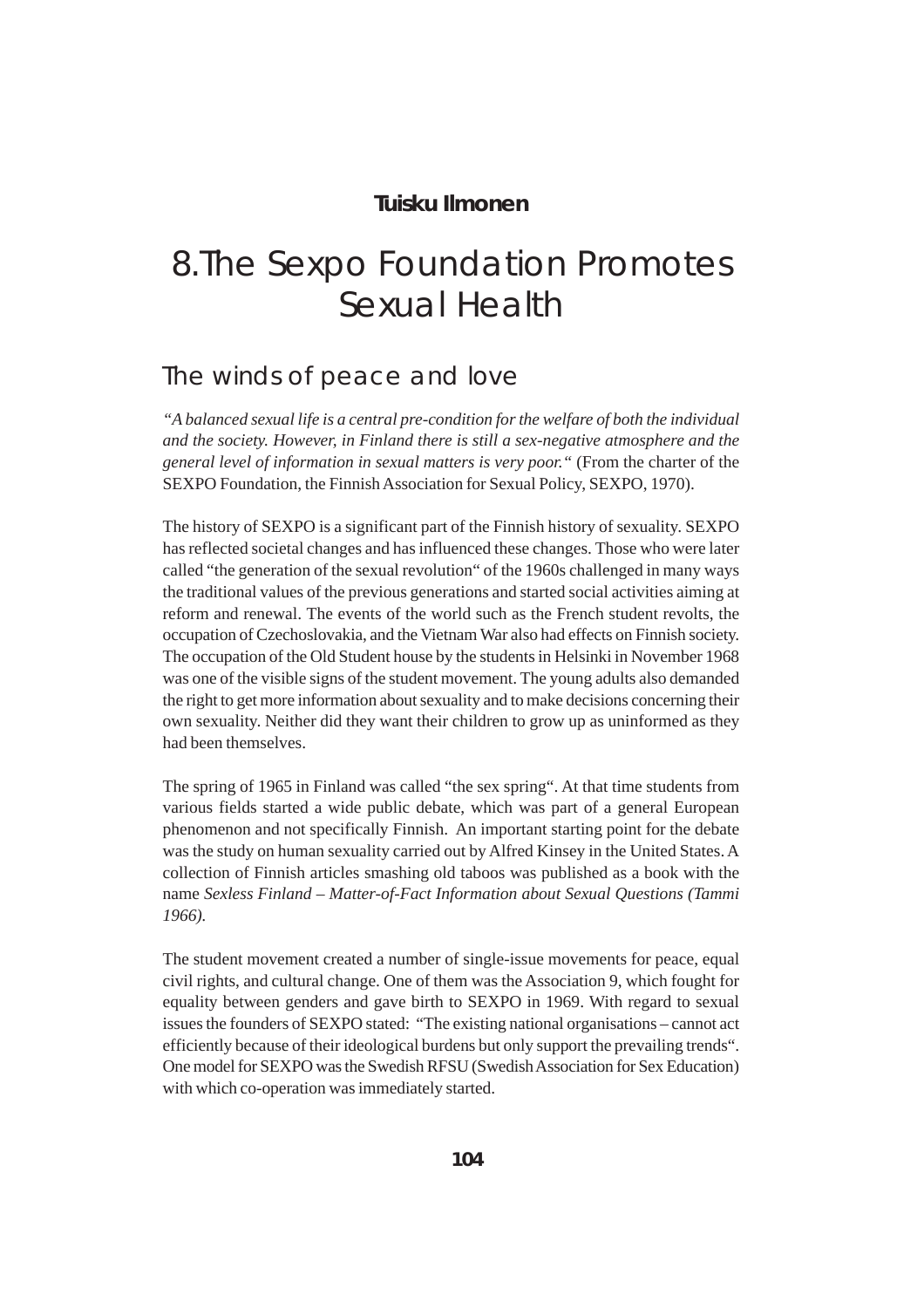One of the goals of SEXPO was formulated in the following way: "…that people would generally learn to relate to sexuality as a positive part of life, as a value in itself and simultaneously as an important factor in human relationships". The charter of SEXPO emphasises sexuality as a resource in human relationships and its importance as part of human health, welfare and the quality of life in all stages of the life cycle. To emphasise this in 1989 SEXPO created the prize of the "Valentino of the year" or the "Valentina of the year" to be given to individuals or organisations who have promoted a positive attitude towards sexuality.

# Practical sexual policy

The new organisation's name included the phrase "sexual policy" to reflect the general belief in the 1960s in political action and improvement of legislation as the moving force behind reforms. It also reflected the definition of sexuality as a larger societal question. In SEXPO sexual politics has been seen as part of socio-political systems, as a large entity which includes laws and other behavioural norms through which the society tries to regulate the sexuality of its members. It also includes the services and support functions of society that enhance the possibilities of people to fully enjoy their lives. Thus, sexual politics covers all sectors of society from social and health policy to criminal, educational and housing policy.

Sexuality is always a current issue requiring constant sexual discourse. The role of SEXPO has, however, all the time been a general sexual political one. That means that is has tackled challenging or new phenomena in Finnish society and tried to perform tasks connected with these as part of the general social and welfare services, educational institutions and even, for instance, prison administration. A number of organisations and service centres, such as the Organisation for Sexual Equality (SETA), the Finnish AIDS Council/HIV Foundation, the rape crisis centre, and the Pro Support Centre for sex workers have originated around specific issues. These have not, however, narrowed the mission of SEXPO. They have collected information and special knowledge and advocated their own important sexual political goals in their own sectors.

In the beginning SEXPO's emphasis was on the then current issues of reproductive health. Problems connected with contraception, abortion and sexually transmitted diseases were seen in a larger context; they had ramifications for mental health and the realisation of sexual rights. In the 1960s fear of pregnancy was common; there was hardly any counselling on contraception and in order to get an abortion it was necessary to obtain a psychiatric statement of "some sort of psychiatric disorder". As a result the future plans of many people were destroyed by compulsory marriages, and the number of illegal abortions was high. A sort of guild of abortionists without medical education was created. In addition to health risks, this led to legal action against those who had undergone abortion, against those who had provided the addresses of abortion providers and against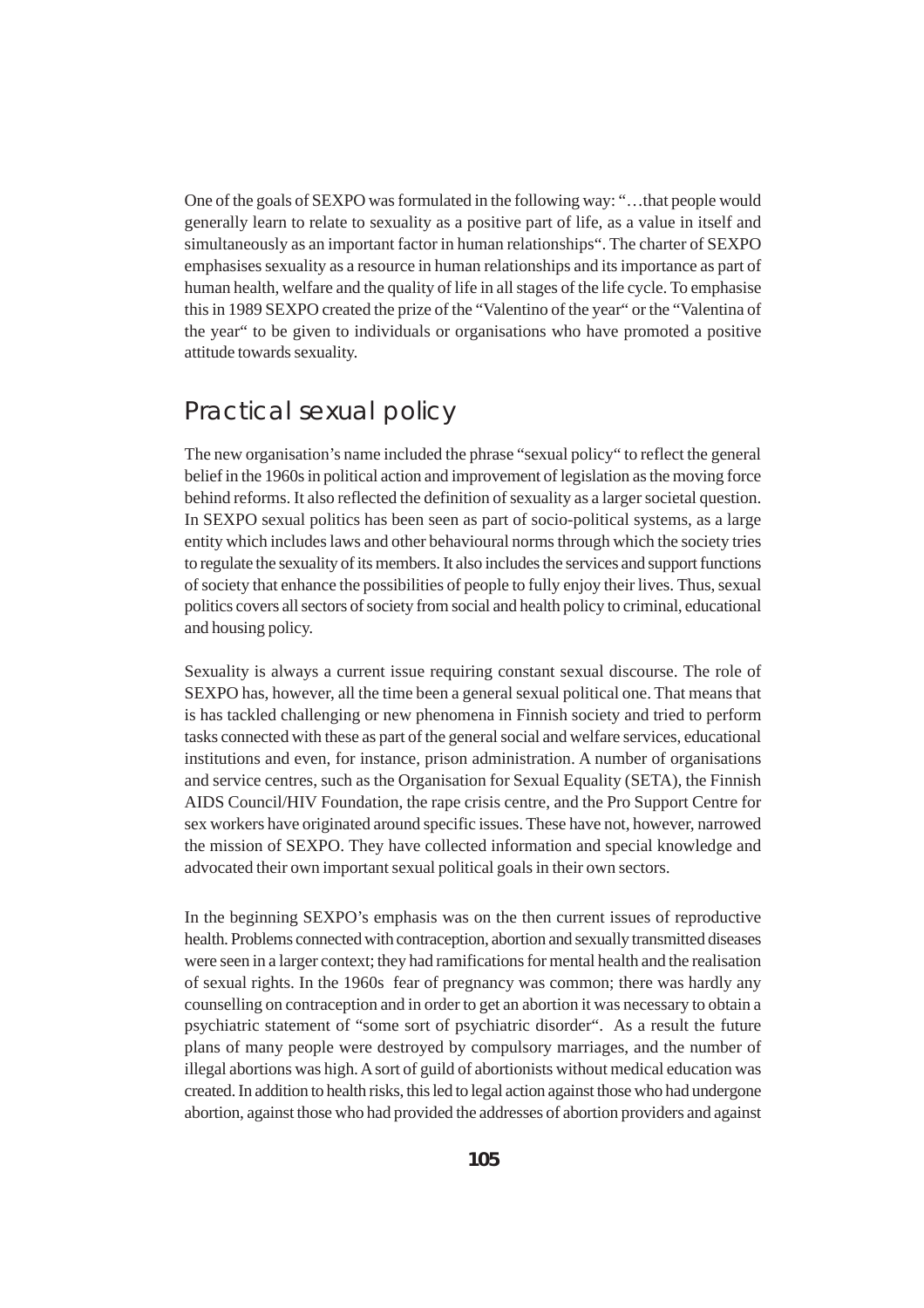those who had performed the actual abortions. SEXPO was also worried about the "multi-pregnancy women of rural areas" whose exhaustion had been discussed as early as during its foundation meeting.

One of the first practical projects of the new organisation was the founding of a sexual counselling clinic in Helsinki for the demand for services was high. In the beginning counselling was given by nurses because information was especially needed on contraception, abortion, and sexually transmitted diseases. Counselling service by a psychologist and a physician were started soon. Also legal advice was given to clients.

SEXPO argued that it is the duty of society to take care of sexual education and counselling as part of preventive public health work. Pilot programmes for young people were developed in the 1970s and various lectures were held in schools, youth clubs, and student organisations. The National Board of Education founded a working group at the initiative of SEXPO to plan the integration of sex education in the curricula of the comprehensive school. The work of many years led to the definition of sex education as an integrative subject. That means that information about sexuality must be disseminated in various different subjects in suitable connections. A problem that remained was the capability of the teachers to provide sex education.

Many of SEXPO's original goals began to be realised in the 1970s. The term "sexual politics" was no longer widely used in public debates on themes concerning sexuality. That was replaced by discussion about single themes, such as the position of gays and lesbians in Finland and the threat posed by AIDS. A book published by SEXPO*, Awareness raising – information and views on sexual politics* (Gaudeamus 1988) defines as its goal to remove the fallacy that the only current sexual political problems involve AIDS.

In the beginning of 1997 the Association for Sexual Policy (SEXPO) founded the Sexpo Foundation (Finnish Foundation for Sex Education and Therapy) and transferred all professional activities to it. All the work has been made possible by state funding from the National Lottery Machine Association and by selling its own services. Additional funding has been obtained from health education funds and the City of Helsinki.

# Health and rights

A central background factor in defining the principles of sexual health and sexual rights is a person's conception of the basic nature of human beings. This conception guides all activities, and it defines the way one treats oneself and others and the way situations and solutions to problems are perceived. This perception is culturally defined and it also strongly influences views about sexuality. If the human being is perceived as basically evil, then feelings and sexuality are often perceived as dangerous and the purpose of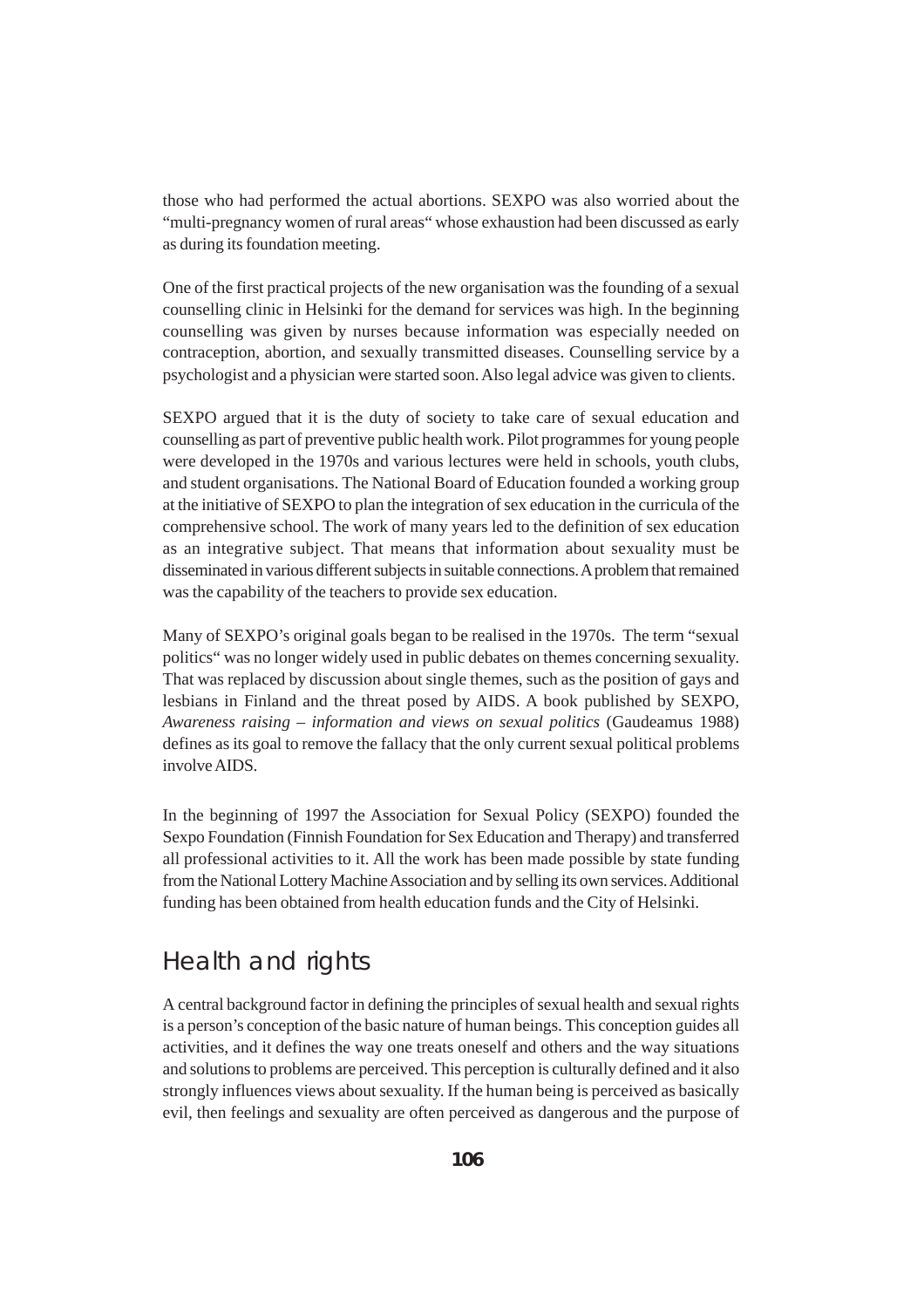education is to repress feelings and needs. This may lead to perceiving sexuality in a very narrow way so that attitudes, values and norms are associated with sexuality in a negative way. In turn this negativity affects the whole sexual culture and thus also sexual politics.

A fundamental principle in the sexual political activities of SEXPO throughout the years is the intention to promote sexual health and the fulfilment of sexual rights and thus increase the opportunities to enjoy sexuality. The definition of sexual health and sexual rights is in a constant state of flux, and it often takes a long time to put principles into practice. In the following I shall combine aspects of the charter of sexual and reproductive rights of the International Planned Parenthood Federation (IPPF 1995) and the declaration of sexual rights given by the World Association for Sexology (WAS 1983 and WAS 1998-1999).

#### **The right to enjoy sexuality and control one's own sex life**

- The right to all sexual thoughts, fantasies and desires
- The right to sexual enjoyment and pleasure, the right to sexually stimulating material
- The right to participate in all sexual activities which take place with mutual consent and without violence, pressure or deceit
- The right to refuse to participate in any sexual activities
- The right to get neutral and understanding professional help and support in problems related to sexuality

Many clients of sexual counselling only need a verbal or non-verbal assurance that their activities, thoughts, feelings, desires and fantasies are permitted or common. Giving permission means the normalisation of them. For many it is important to hear that they are not alone with their worries; many others may have similar hopes or fears. The counsellor, however, cannot give permission to just anything; laws are one source of norms. It is equally important to consider what is socially acceptable behaviour. However, to what permission can be given depends to a great degree on the knowledge and values of the counsellor. An attempt to transfer one's own values to the client is unprofessional behaviour. The more information the counsellor has about the variations of sexual behaviour in his or her own culture and other cultures, the more naturally he or she can give permission to various forms of sexual behaviour.

Getting permission can help clients get rid of false beliefs and myths about gender roles, distortion of models, and simplistic dichotomous right-wrong judgements. It can help them find an individual way to function sexually and accept their sexuality in a way suitable to their life situation. Sexual self-determination is part of finding oneself.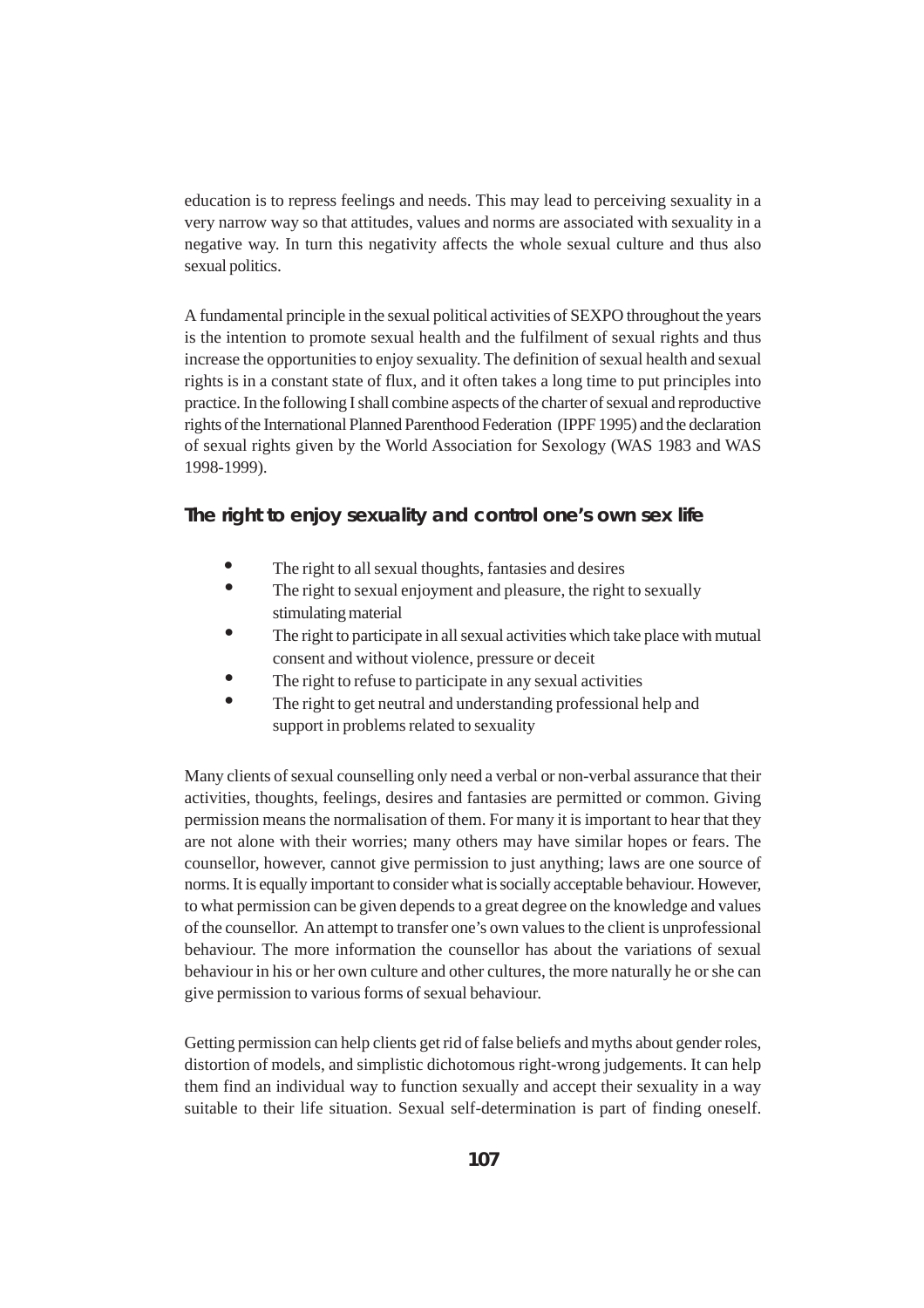Everybody has to identify what he or she likes, and it is not necessary to like everything. Everybody also has the right to refrain from sexual activities.

The goal of SEXPO is to ensure that everybody has the right and possibility to get support and help with concerns and problems related to sexuality. This requires that the personnel working in the fields of social work and health care, youth work, and education have sufficient information and preparation for sex education and counselling.

#### **The right to equality and freedom from discrimination**

- The right to equality between the genders
- The right to express one's sexual preference, gender identity and variations of sexual pleasure
- The right to self-chosen sexual behaviour without prosecution, condemnation or discrimination
- The right to get help and assistance to realise sexual desires when restricted by a disability or disease

In its first charter SEXPO stated: "Marital status, gender, age or other such property must not be an impediment to the realisation of basic sexual rights. Education about attitudes must emphasise the individual's responsibility for his or her own deeds, respecting the rights of others, and the sexual equality of all people". Gender equality means that laws, customs, and cultural models are not based on the superiority of either gender or stereotypical perception of gender roles. Although problems still exist, one may consider the Nordic model internationally quite progressive. The fact that equality became an official principle in Finnish legislature required years of hard work, strongly influenced by the human rights fight of gays and lesbians and the issues raised by the women's movement. At the same time the pioneers of health care and social policy formulated new principles in the field of family policy, and women's and men's studies produced new information and views, the effect of which on attitudes has been slow but clearly evident. Also women's magazines have introduced themes related to sexuality and equality into public discussion. The greatest credit for the fact that the Finnish man today participates in childbirth and child care, however, should be given to the men themselves.

The first charter of SEXPO stated that "the societal position of sexually discriminated groups of people must be improved by changing general attitudes into a more tolerant direction" and by decriminalising homosexuality, which took place in 1971. SEXPO noted the position of transsexuals at the end of the 1980s and pointed out the difficulties transsexuals have had to get proper treatment, causing this group to suffer from serious social and mental health problems. Seminars were arranged dealing with this question, and in the beginning of the 1990s groups for transsexuals and transvestites were also organised.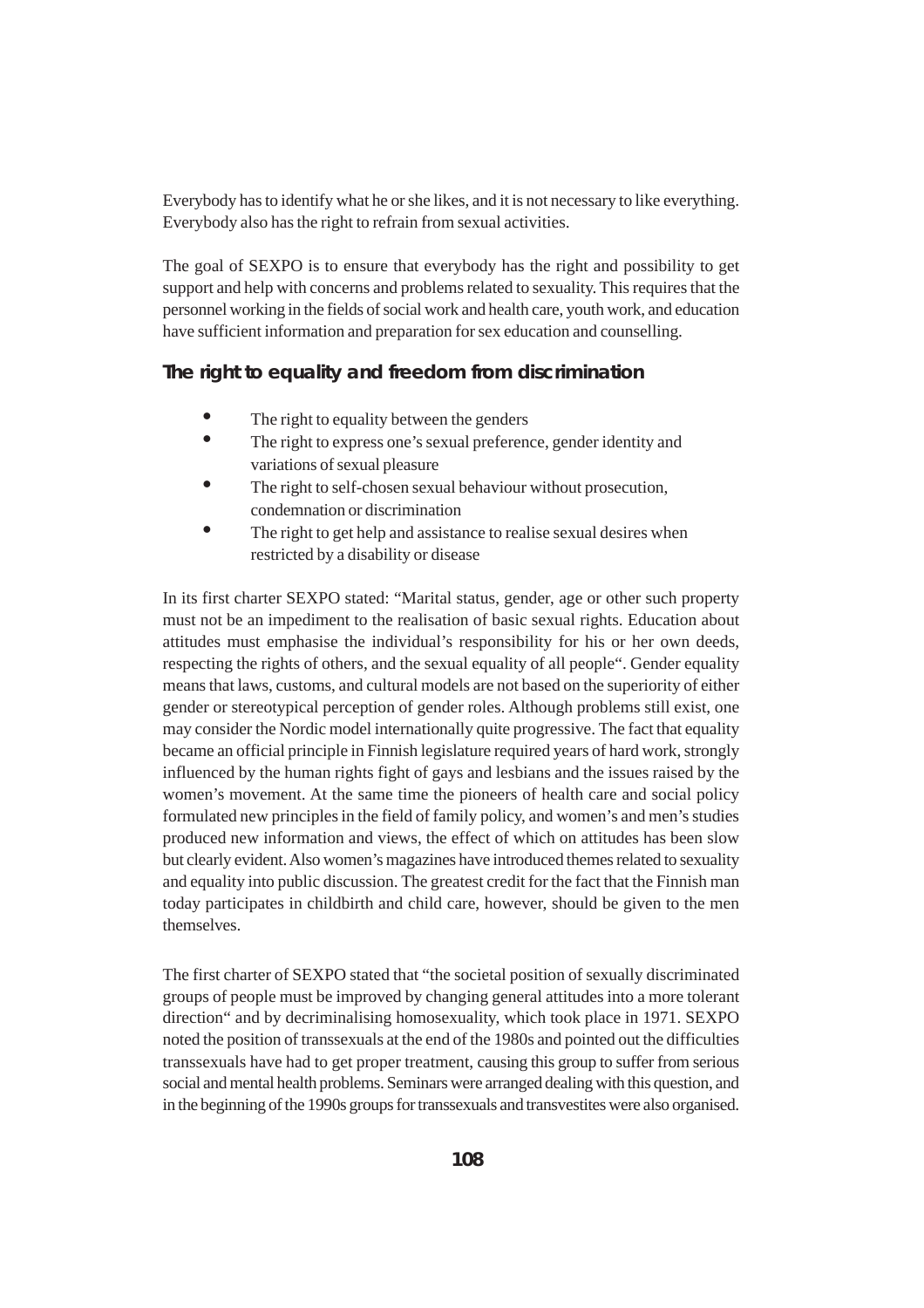SEXPO argues that everybody ought to have a possibility to get support in efforts to clarify one's gender and sexual identity and the right to live according to this identity. However, people in the fields of social work and welfare and education still do not have sufficient information about sexual and gender minorities and variations of sexual pleasure. This lack of information contributes to discrimination against members of such minorities who need to use these services.

The sexology course in the United Nations year of the disabled people in 1976 demanded equal opportunities for the handicapped to use public services and the right to human relationships and sexual life. The first guide book called *Disability and sex life* was published jointly by the National Association of the Disabled in Finland, the Association of Psychologists in Health Care and SEXPO. The training courses of SEXPO continually address the needs of physically challenged individuals or people with a long-term illness. Issues connected with physically challenged people, people with intellectual disabilities or long-term illness are also the most frequently requested in tailored supplementary training. However, sex education and counselling does not always reach those who need it. Also family members of disabled people need support, counselling and help with problems. Equality also requires the development of both supervision and training of personnel.

The realisation of the sexual health and sexual rights of ageing people and especially persons living in institutions, such as prisoners, also requires both empirical information and training of personnel.

### **The right to self-determination in founding a relationship or family and in ending a relationship**

- The right to choose a partner without outside pressure
- The right to decide about legalisation of a partnership, founding a family and having children
- The right to a good divorce

Couples who intend to begin or terminate a relationship should have the right and possibility to discuss problems related to the partnership. "Marriage schools" could be organised to prevent various problems connected with the partnership and sexuality. Groups for the divorced could help in dealing with the process of divorce and healing painful experiences. In the case of a separation professional help may be especially needed to organise agreements on alimony and to ensure that the resolution is as advantageous as possible for any children involved. Thus, attempts should be made to protect children from conflicts.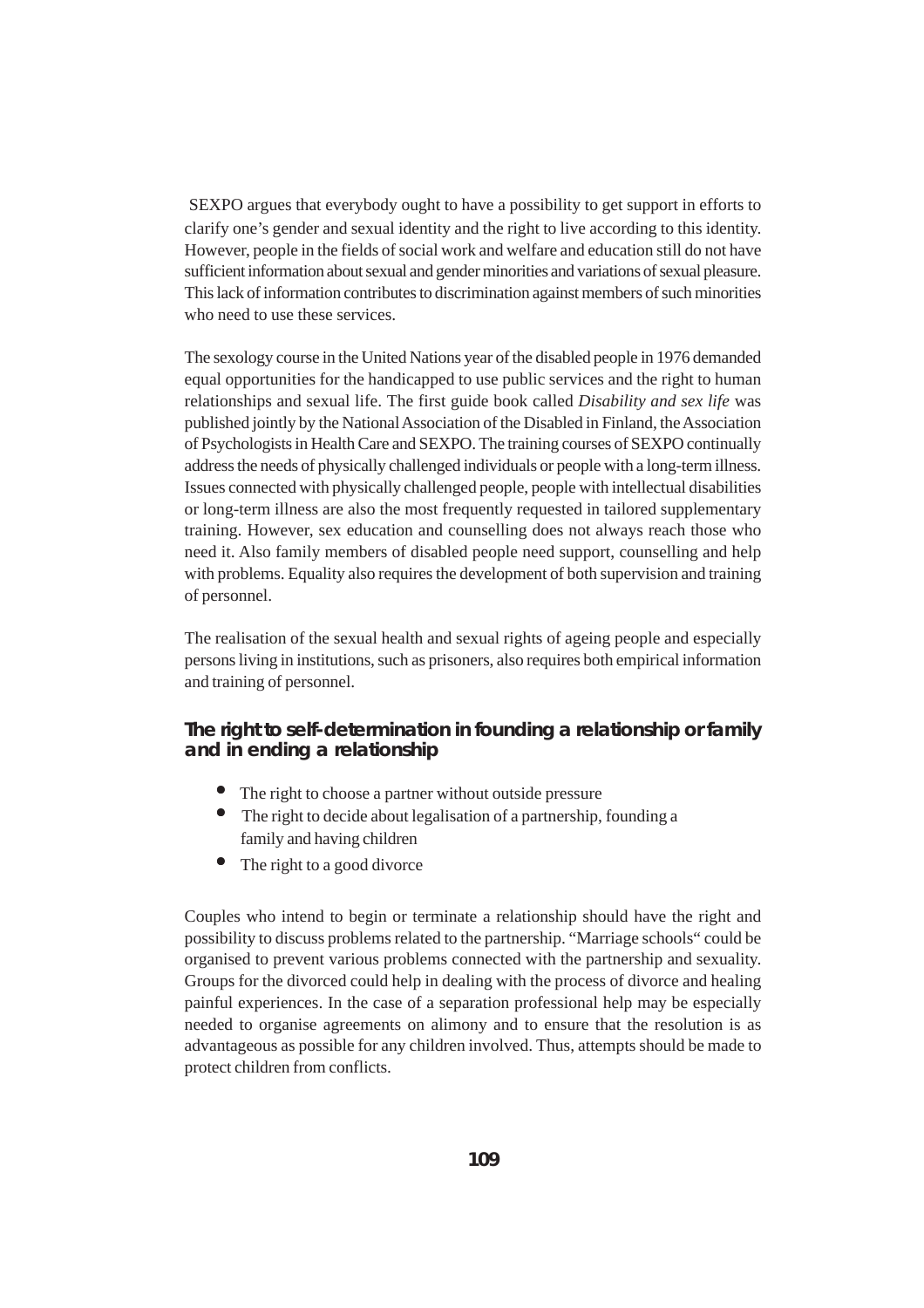SEXPO argues that heterosexual and same-gender partnerships ought to be treated equally under the law. Practices similar to those in heterosexual partnerships should be created in order to formalise same-gender partnerships. The right to adoption in samegender partnerships also needs to be included for the realisation of equality.

### **The right to life and the right to family planning**

• No woman's life ought to be put at risk or endangered because of

pregnancy

- Nobody must be forced to pregnancy, sterilisation or abortion
- Everybody has the right to independent choice of contraception

#### and family planning

The first charter of SEXPO stipulated the right of every child to be born as a desired child. In the new law on abortion (1970) social reasons were added as grounds for abortions, and one of SEXPO's goals had thus been realised. SEXPO's proposal to distribute contraceptives free of charge has not been realised with the exception of some given to the youngest age groups.

Forced sterilisation and castration had been used in the 1950s for reasons of racial hygiene and as a "treatment" for sexual criminals. In the proposal for a new law on sterilisation SEXPO considered it a progressive step to increase the rights of the individual to make decisions about his or her sterilisation. SEXPO also stated that unfortunately, at least so far, sterilisation had been used almost solely for women. It was thought that the low rate of sterilisation of men was caused by the misunderstanding that sterilisation would adversely affect sexual capability.

SEXPO considers it important to provide more therapeutic counselling for women before and after abortion. The experience of abortion may raise controversial feelings that may return even years after an abortion. When members of the couple don't agree with the decision on abortion or sterilisation, there ought to be ways to clarify and resolve the situation. In the case of people with intellectual disabilities, it is important that they understand the implication and meaning of an abortion or sterilisation procedure.

### **The right to privacy, sexual health care and protection of health**

- All services connected with sexual and reproductive health must be confidential.
- All clients have access to information and services, alternatives, dignity, comfort, continuity and the right to express their own opinions
- All clients have the right to access the latest, safe and acceptable methods developed by reproductive technologies.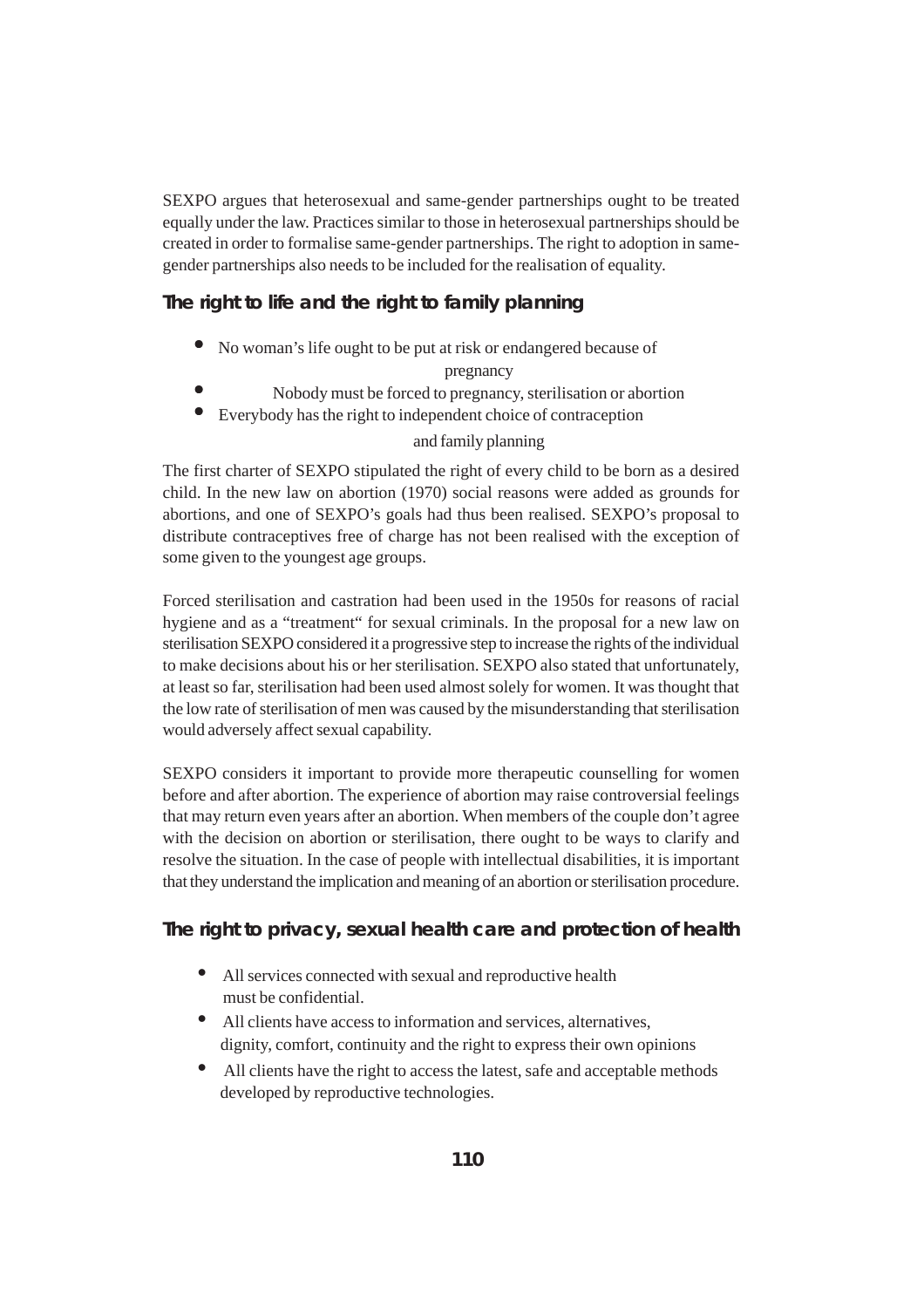It has been possible to come anonymously to the counselling clinic of SEXPO from the beginning and information about the clients has not been given to outsiders. This has made it easier for many to come to the clinic. Clients appreciate the sensitivity of the counsellors who talk with them about their problems related to sexuality. Many have come from far away. SEXPO also considers it extremely important to create a system that would facilitate the treatment of persons who are guilty of sexual crimes.

One of SEXPO's goals is to guarantee the right to treatment childlessness for lesbian couples and couples becoming a same-gender female couple through a gender reassignment process. This is part of the realisation of equality and the prevention of discrimination.

#### **The right to freedom of thought**

- All human beings have the right to be free from the restrictive interpretations of religious texts, philosophies, and customs as tools to curtail the freedom of thought on sexual and reproductive health care and other issues.
- All human beings must have the right to seek to influence governments to place a priority on matters of sexual and reproductive health and rights.

The effect of beliefs connected with sexuality may be imperceptible, and it is difficult to see the myths internalised by one's own culture. Myths and beliefs control sexual behaviour by informing what is permissible and what is forbidden, and they provide models on how to behave as women or men. Myths simplify matters, situations and human relationships and easily produce situations of right/wrong and either/or, which are easier to handle than actual reality. Recognising one's own beliefs is an important starting point for the reassessment of attitudes and also for interacting with people coming from other cultures.

In today's Finland there are more immigrants and refugees than earlier. However, workers in the fields of social work and welfare, education, and justice are often inadequately prepared to sensitively consider the background of people coming from different cultures. Finns need information and practical experience from countries where effective multicultural methods have been developed for providing sex education and sexual health services. Goals are to enhance interaction by acquiring information about beliefs, habits, and norms connected with sexuality in different cultures and to develop skills in dealing with these issues.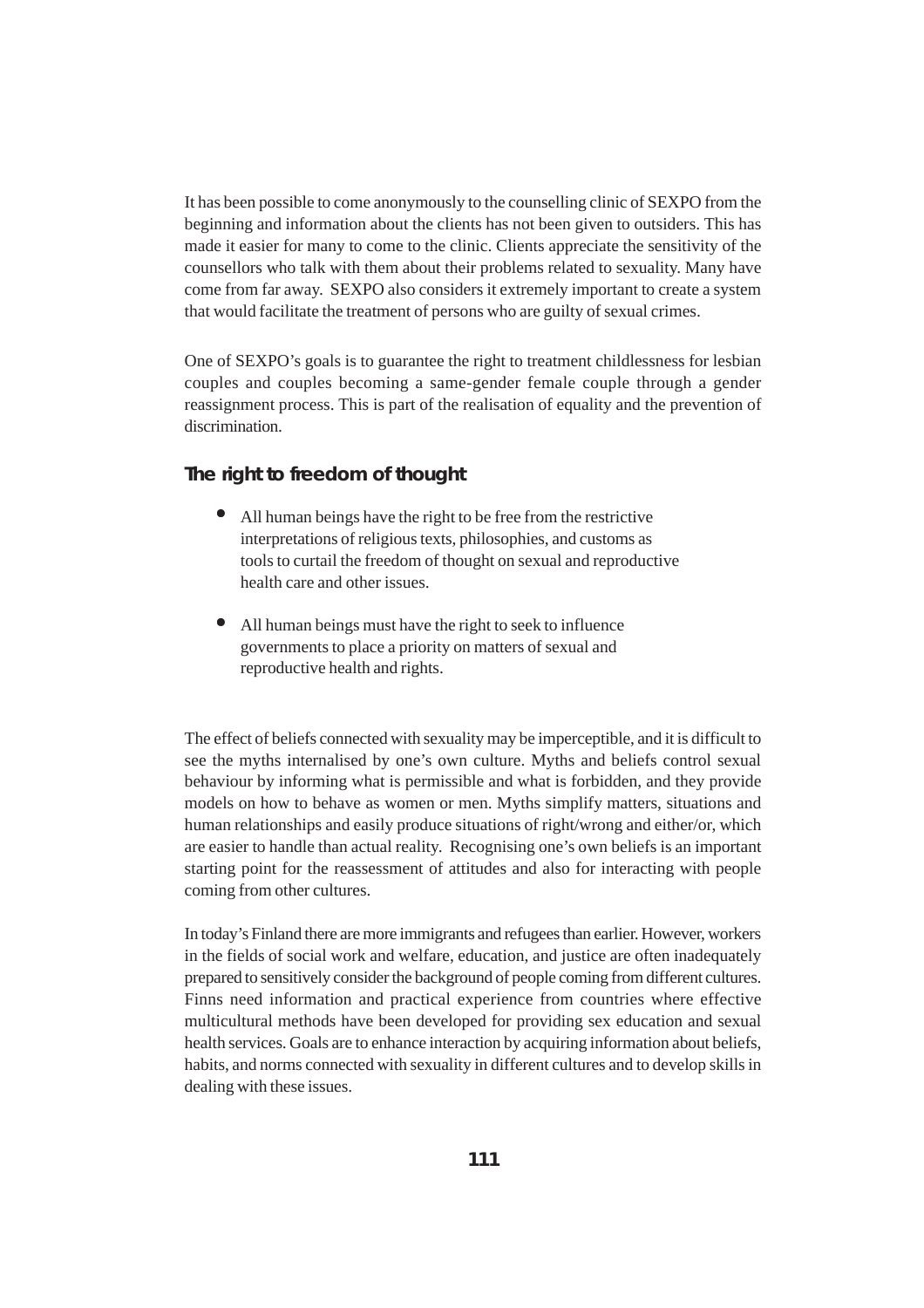#### **The right to information and education**

The lack of information and unchecked beliefs may have a devastating effect on the sexuality of both the individual and the couple. The dissemination of information is an important part of both sex education and sex counselling.

#### **Sexuality information and education for children**

The sexuality education for children is expected to take place in connection with sexual socialisation. Goal-oriented sex education and systematic guidance for parents have not been realised in Finland, and the contents and methods of sex education have not been developed and tested. The Children's Self Protection Programme is one of the few methods tested in practice. The sex education of children has not really been researched; for instance, the importance of the Finnish sauna culture in sexual socialisation and education would be worth examining. In some cultures merely seeing one's own parents naked is classified as incest, which is important to bear in mind when interpreting, for instance, American studies.

One problem with material that has been available for children in Finland is that it has often been based on adult sexuality, especially reproduction. Although this theme also interests children, the experience of and response to the sexual world are different for children and adults. In addition, it is difficult to discuss matters associated with the great mysteries of life only on the basis of factual information. Fairy tales are especially important when a child integrates his or her sexuality and associated feelings. Already small children are thinking about the basic questions of existence that do not have scientific answers.

A goal of the project for sexual growth (1996-1999) was to produce material needed for the sex education of children. The book *Children and sexuality* (Kirjayhtymä 1999) by Gertrude Aigner and Erik Centerwall, translated from Swedish into Finnish, provides information about the sexual behaviour of children and discusses problems of multicultural backgrounds in, for instance, day-care centres. The first publication of the project *Critical Views on the Evaluation of Sexual Abuse of Children* (Edita 1997) was seen as necessary and important. Findings from this project indicated that there are unduly sensationalised aspects about the issue of child sexual abuse which may have a harmful effect on the environment of children and, more generally, on the reasonably healthy and open Finnish sexual culture. When adults fear showing affection for children or the young or when children's normal sex play or drawings of naked people are labelled as evidence of sexual abuse, sex educators are also forced to think what can be said about sexuality without the possibility of misinterpretations.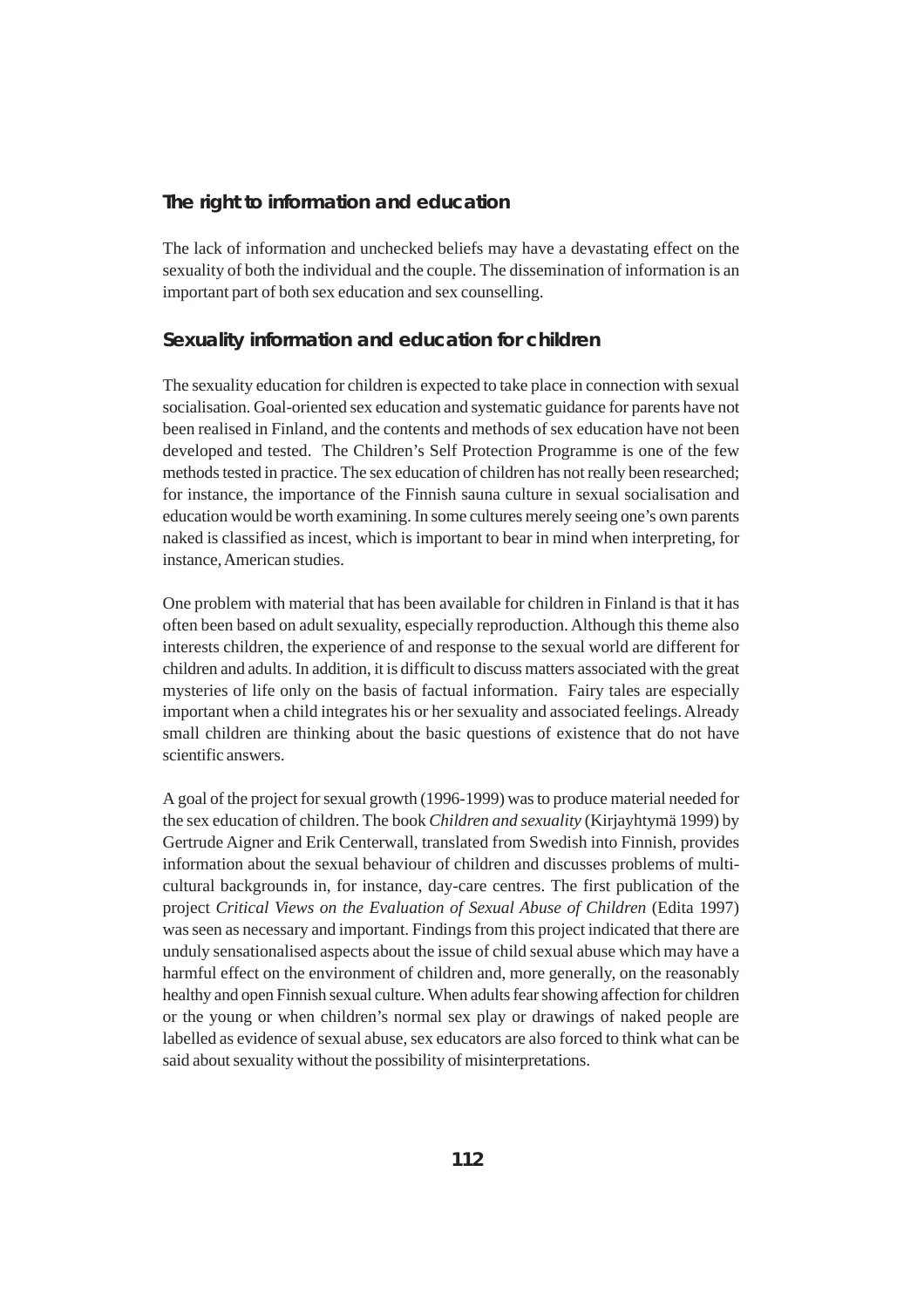### **Sexuality information and education for young people**

The different capabilities of providing sex education of various teachers are still visible, and there are great differences in the content and quality of school sex education. The overall responsibility for development has not been assigned to the teacher of any subject, and many teachers feel their knowledge and skills are inadequate. At the same time the number of hours assigned to physical education and home economics have decreased, and family education and health education have been changed from compulsory subjects to optional subjects.

SEXPO collected views and experiences on sex education for the young for the book *About sex – how to talk to the young?* (Otava 1991). SEXPO also participated in the production of an information database labelled "Love and sex" for the Finnish Centre for Civic Education in the beginning of the 1990s. The fact that this package proved to be the most popular of all packages published by the organisation indicates the great need and demand for this type of information

According to SEXPO the goals of sex education for the young include improving the quality of dating and sexual relationships, encouraging growth as a man or a woman, and providing a wide range of information about many sexual concerns. Adolescents need factual information about contraception and sexually transmitted diseases as well as discussions about more personal issues involving relationships. There is a special need to develop educational materials and teaching methods for children, young people, and adults who are physically challenged or have intellectual disabilities. More attention should be paid to the kinds of representations of sexuality that are constructed by sex education instruction and materials.

### **The right to be free from all exploitation**

- All human beings have the right to protection against rape, sexual assault, abuse and harassment.
- Nobody should be forced into prostitution and existing legislation must be developed to prevent the traffic in human beings.
- Children especially have the right to be protected against sexual exploitation and abuse.

Perceiving sexuality also as a means of power, both on a cultural and an individual level, provided an opportunity for dealing with sexual abuse. In the field of sexuality there are, however, still strong taboos which make it difficult to discuss these matters from different points of view. There is often a panic reaction to sexual abuse when it is first acknowledged and revealed. Sexual abuse, especially when the victim is assumed to be a child, combines three taboo areas: sexuality, a child's innocence and violence.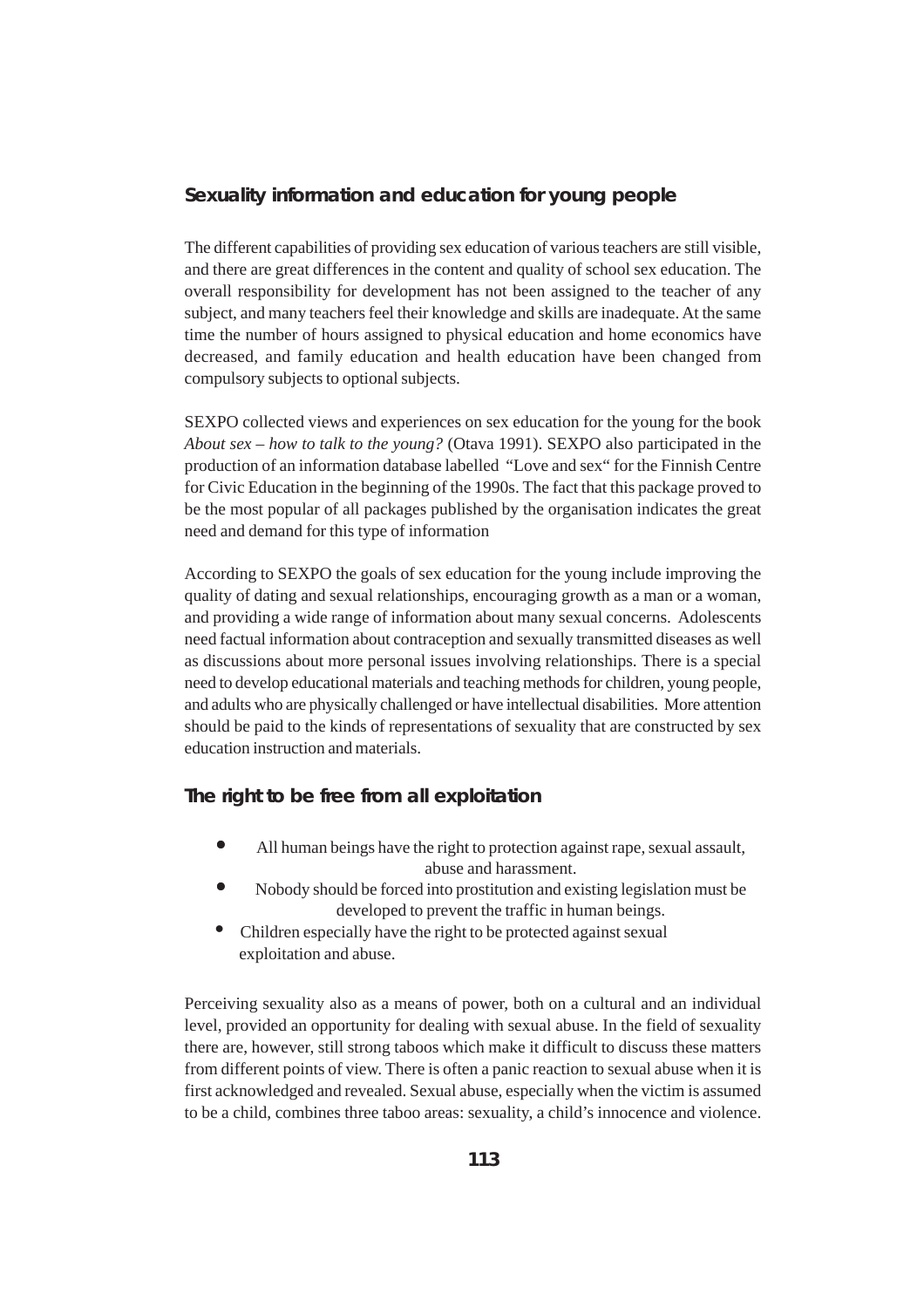This often causes strong emotional reactions and demands for a strict control policy. In these cases there is a danger that the effects of various actions remain unanalysed, and even good intentions may have bad consequences.

SEXPO has emphasised the importance of sexual self-determination. Already in connection with the reform of the Criminal Code on Sexuality in 1971 it was suggested that rape within marriage ought to be criminalised, but this reform occurred only recently, in 1995. Also in the recommendations of SEXPO to the committee report of The Council for Equality between Men and Women on violence against women in 1992 the starting point was the right to self-determination. At the same time SEXPO criticised the view in which, for instance, pornography and prostitution were seen only as questions of women's position and rights. The view conceals the many dimensions of these phenomena. Therefore, the need for thorough and versatile research was emphasised. Additionally, SEXPO suggested the founding of support centres for victims of sexual abuse and offering therapy for people sentenced for sex crimes.

SEXPO considers the safety education of children an important part of sex education. Although it can not prevent abuse, it would prepare the child to describe what has happened and to ask for help.

Crimes connected with abuse ought to be investigated by the police in the same way as other crimes are investigated, and legal authorities ought to use experts in forensic psychology in order to examine the reliability of the narratives of different parties. Experts in forensic psychiatry, however, are not generally used in child abuse cases in Finland. Knowledge of the basic principles of the Western legal system should also be included in the basic training of professionals in social and welfare and educational fields.

In the early 1990s, immigrants from Africa came to Finland and Finnish society had to face a new phenomenon, the "circumcision" of women, about which there was hardly any information available. SEXPO suggested the criminalisation of this kind of mutilation, and this was accomplished rather soon. In addition, the importance of education for health care workers was emphasised. SEXPO translated a publication of the international organisation against women's mutilation and produced an educational video. Also today information materials and meetings are needed for immigrants coming from societies which still have the tradition of genital mutilation. The material and activities ought to be jointly planned together with the immigrants themselves.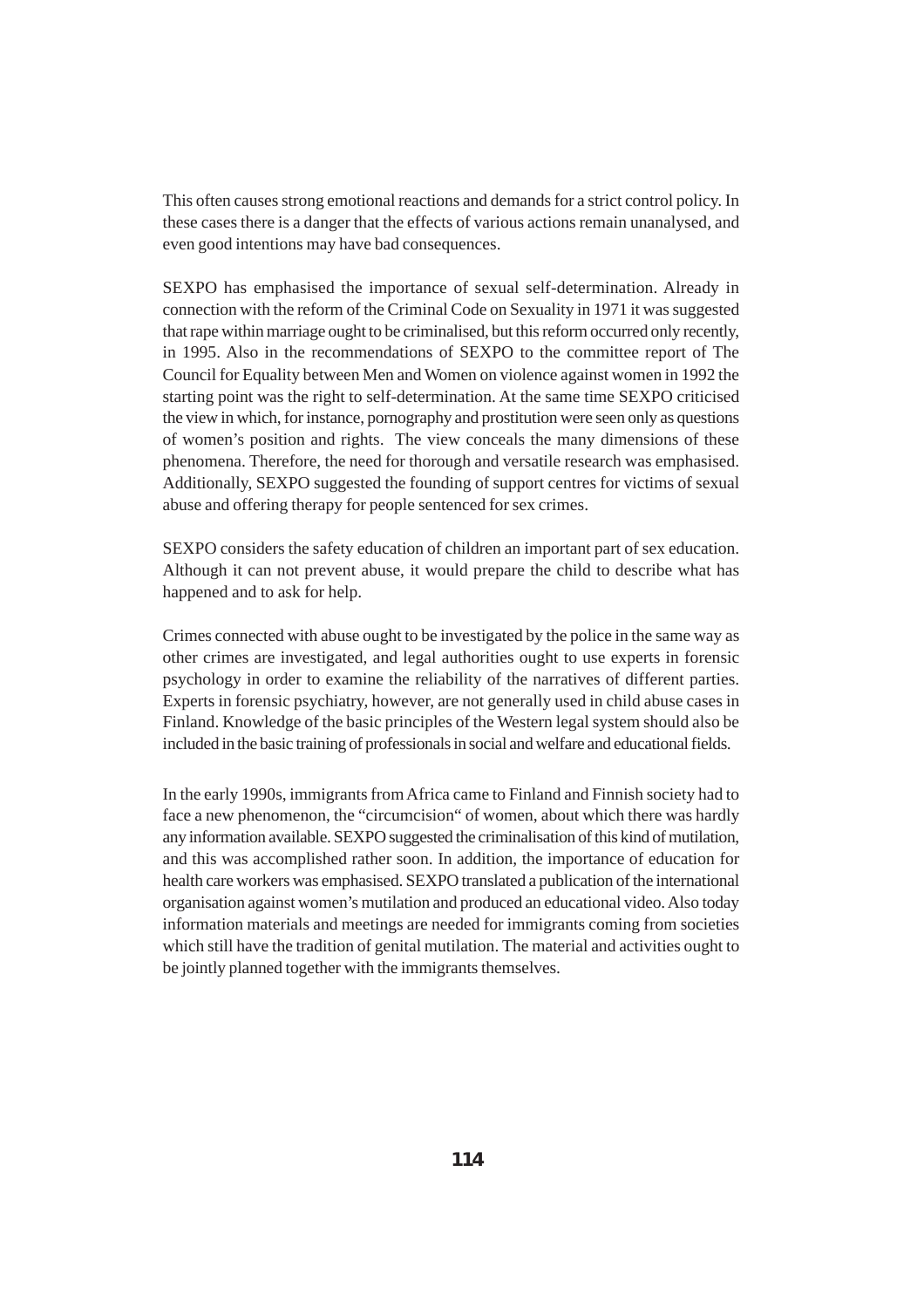# Information and skills

*"Of course it is absolutely necessary to change the school textbooks in such a way that, for instance, in describing human anatomy it no longer is necessary to leave out the genitals. Today the atmosphere in many teacher training institutes is so conservative that the students can be satisfied if their own genitals are not removed"(Miettinen 1965).*

SEXPO has been a pioneer in producing sexological literature. Members of SEXPO participated in producing the book *Sexology* (Tammi 1974), which was the only basic book in Finnish for a long time. The publication project produced several books in the beginning of the 1990s in fields where they were needed. Of these books *Sexual Pleasure* (Kirjayhtymä 1990) was honourably mentioned in the national competition of textbooks. An important accomplishment was the bibliography of Finnish sexological literature*,* published in 1991 in co-operation with the Kellokoski mental hospital comprising the references in literature and articles in Finnish from 1549 to 1989.

SEXPO was for a long time the only organisation to provide training in sexology. Sexuality courses of one week started in early 1970s. Also shorter thematic courses started to be organised. The first training period of one year in sexual counselling and therapy began in 1980. The British National Marriage Guidance Council offered their training expertise to a Finnish group who had to pay only travel costs and daily allowances. This training was organised and planned by the Family Federation of Finland, the family counselling service of the Lutheran state church, and SEXPO. Two similar training periods were organised with Finnish resources in the 1980s, and thereafter these have been organised at intervals of a couple years. Various organisations have been responsible for the training, but SEXPO has always been one of the organisers.

The basic contents of the one-year-long training programmes of SEXPO's courses have been quite similar, but the emphasis changes depending on whether they are sex education and counselling courses, sex therapy training or sexual counselling training focused on working with physically challenged people or people with intellectual disabilities. The themes which the courses have dealt with have included the following: myths, taboos and fantasies, sexuality in various age periods, the many forms of sexuality, treatment possibilities of sexual problems, sex toys, and disability and sexuality. In addition to practical training seminars students get acquainted with literature, work in self-regulating job supervision groups, and write a final thesis. Participants in these courses are mostly professionals in social and welfare fields, youth work and education. Others taking the programme are students.

An important starting point for these courses is the sexual attitude reappraisal and modification of attitudes of those in the training programme. This requires the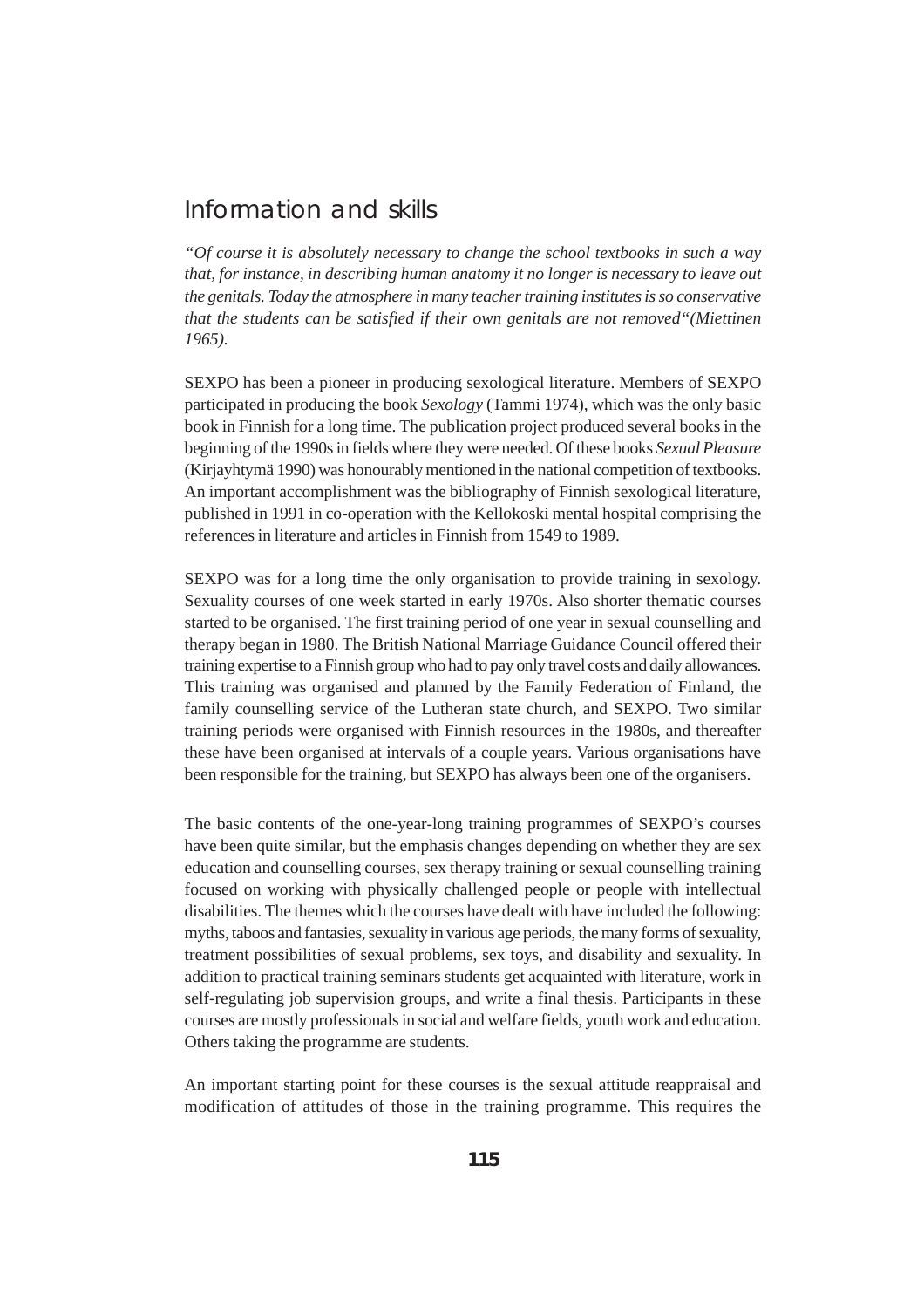normalisation of many phenomena, such as masturbation and sexual fantasies as well as the problematisation of, for instance, gender, heterosexuality and various myths.

In addition to long training periods (4-10 credit weeks) short courses are organised, such as Basic Sexology (5 days), Sexual Issues in Mother and Baby Clinics (4 days), Sexually Transmitted Diseases (3 days) and Evaluating Sexual Abuse (3 days). Supplementary education has also been provided for various organisations. Those who provide services for people with intellectual disabilities have been active clients of SEXPO. A pioneer among the educational institutes has been the Kätilöopisto Maternal Hospital, whose students were offered a 20-hour long basic course in sexology. Further educational programmes designed to meet the needs of clients are frequently organised.

# From problems to solutions

The majority of the clients in sexual counselling throughout the years have been young adults or adults: the age group of 20 to 40 comprises about 60% of the clients. In the beginning of the clinic the majority of the clients were women, whereas today the majority of callers are men. Women tend to more often prefer a personal visit in addition to the phone conversation. The number of calls coming to the counselling service varies depending on the length of the hours on duty of the phone service. The number of calls has steadily increased as resources permit the time of the phone service to increase. In 1998 about 1000 phone calls were received during the counselling hours.

The problems of the callers have remained similar throughout the years. The largest category of problems is simply the need for information. The next largest category of problems concerns sexual dysfunctions, men's problems related to erection or too rapid or retarded ejaculation, and women's problems related to orgasm, dyspareunia or vaginismus. Common problems also include the lack of sexual desire and various relationship crises. In some years a large number of problems are called in by gender and sexual minorities or by people who ask about variations in sexual pleasure experiences. In other years, problems of callers more often involve sexual abuse.

In the 1970s therapy was based on the psychoanalytic framework. Therapy was mainly psychodynamic, focused psychotherapy or crisis therapy. The treatment model of the American sexual therapists Masters and Johnson was used in the 1980s. In the 1990s the main therapeutical methods have been solution-oriented brief therapy and Gestalt therapy. Typical therapy clients are men suffering from rapid ejaculation and women suffering from problems related to orgasm. Couple therapy is requested because of a lack of desire by a person or his/her partner or because of conflicts in the couple relationship. The number of clients who have undergone individual or couple therapy has remained rather stable during the past years, around 300 clients per year.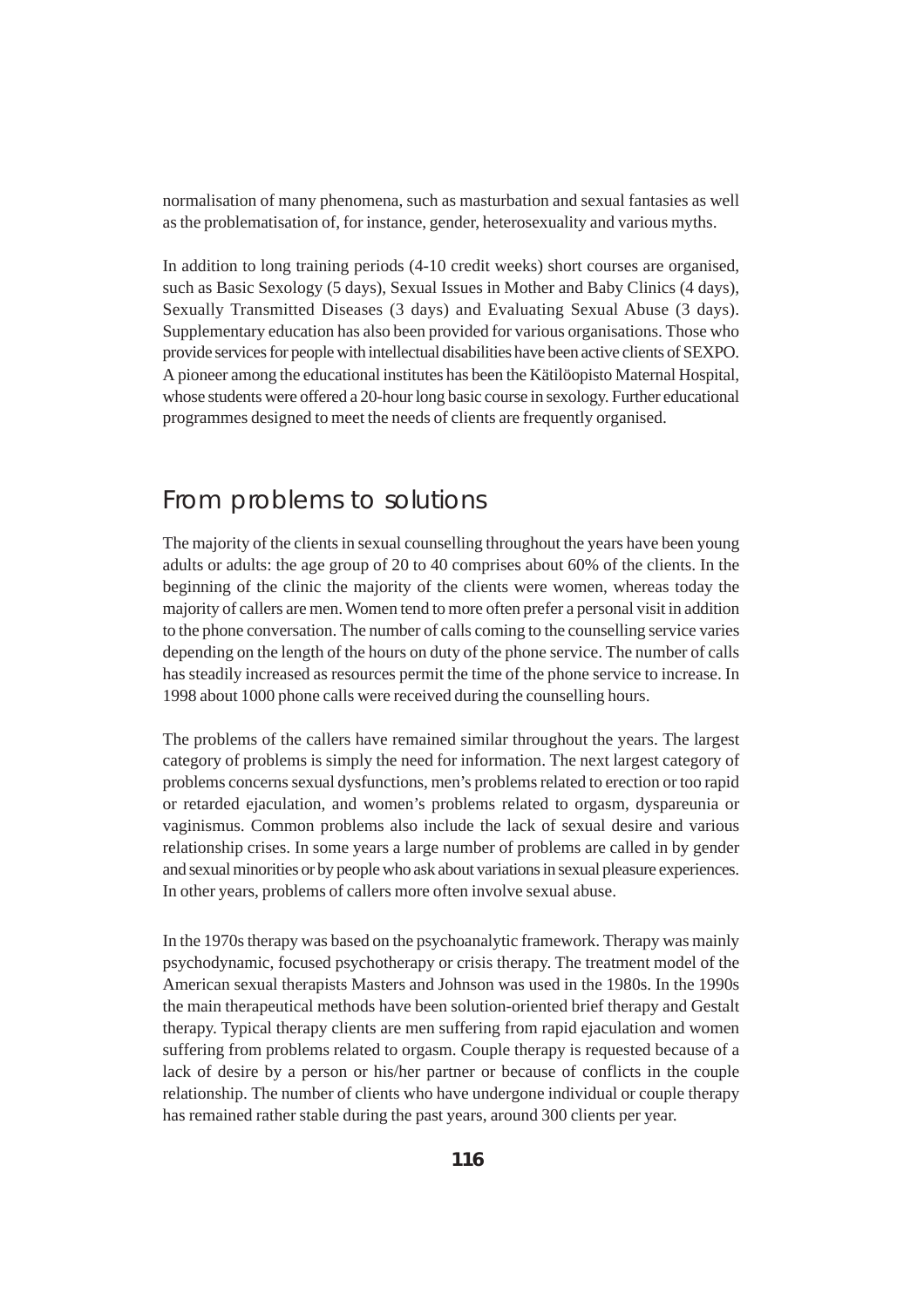The goal of the treatment project of sex criminals and victims (1992-1995) was to develop treatment methods for special groups for whom there were no suitable methods available in Finland. The sexual counselling clinic of SEXPO was the first one in Finland to organise groups intended for the victims of sexual abuse. This project also organised individual and group therapy for persons sentenced for sex crimes in prisons or after their release. Negotiations were started to organise treatment and also the training of the personnel. The project contributed to the establishment of a treatment unit intended for sex criminals founded by the prison authorities.

# Important principles of SEXPO's counselling work

*The words we use.* The language used in counselling influences the way the client perceives his or her situation. The expression "foreplay" leads to patterns of thought where coitus is the goal and a certain path is followed to attain it. Terms like "impotence" and "frigidity" are very emotionally loaded terms. It would be better to talk about a sensitive erection or ejaculation and everybody's personal way to react to stimuli.

*Giving permission.* We try to move from symptom and problem-centred to neutral or positive definitions which normalise the situation and give permission. Often questions of insecurity arise as well as questions of whether certain fantasies and variations in sexual pleasure are "right" or "perverse" or, for instance, am I gay because I get excited when I think of people of my own gender. Simply getting permission for individual sexuality and arousal is a relief for many clients.

*The importance of relaxation.* Trying hard blocks enjoyment and coitus-centred sexuality leads to performing, not enjoyment. Stress may become evident in the holding of breath or hyperventilation. It is important to learn various relaxation techniques so that one can concentrate on enjoying one's feelings and not turn love making into a performance.

*The most important form of play of an adult.* Sexual communication by enjoying all sensations is the adult's form of play. There are no standards dictating how much and what kind of sexual communication should take place in a partnership. Often the partners compare themselves with an imagined "mean value" or believe that the sex lives of others are much more active and satisfactory than their own.

*I would desire to desire.* When one partner lacks desire, he or she would often desire to desire and feels guilty because he or she has to disappoint the partner. The other one experiences the situation as stressful and thinks he or she is a poor lover or thinks that the other one does not love him or her because there is a lack of desire. This problem is often treated by prohibiting coitus and with touching exercises to treat this "sex allergy". It is surprising how often it helps that one does not have to think about love making as